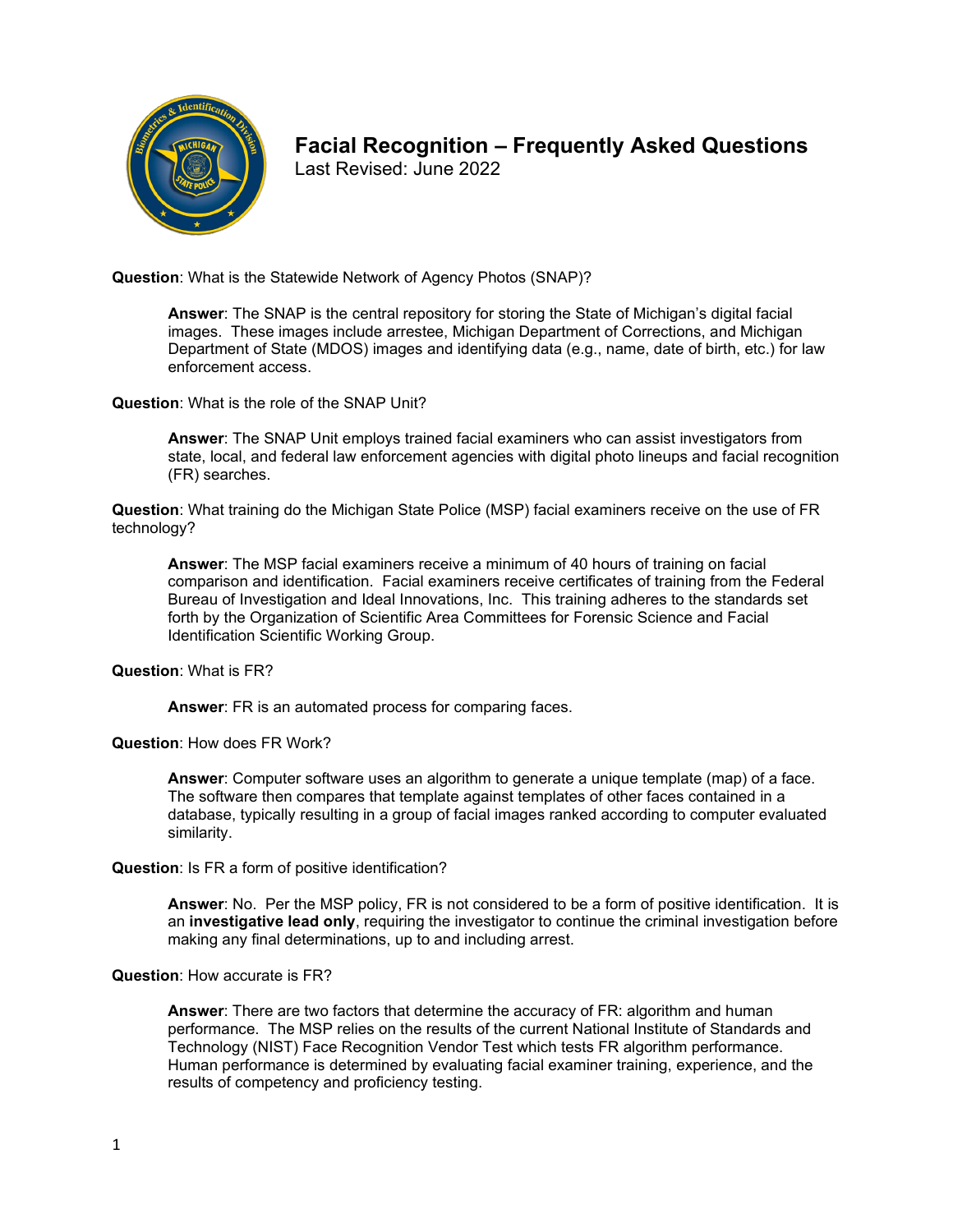In 2018, the NIST conducted the most comprehensive examination to date comparing the accuracy of state-of-the-art face recognition algorithms to human experts. The findings demonstrated neither gets the best results alone. Maximum accuracy was achieved with a collaboration between the two.

**Question**: Does the quality of the photo(s) searched impact the results of a FR search?

**Answer**: Yes. Important factors that can impact the outcome of a FR search include: image collection (i.e., compression, camera position), image capture (i.e., moiré, perspective, aspect ratio, lighting), subject pose, facial expression, and obstructions to include eyewear, hair, clothing, etc.

**Question**: What are common misconceptions related to law enforcements' use of FR technology?

#### **Answer**:

## *False Positives*

Because FR is not considered to be positive identification, the FR tools will never provide a "false positive" match, as "positive matches" are never returned to investigators, only investigative lead reports. All investigative leads are peer reviewed by trained facial examiners prior to being released to investigators.

All biometrics are statistical in nature and return search results, which are based on a likelihood score. Likelihood scores never guarantee a match but imply the strength of the likelihood. Face scores always require an examiner to review the results regardless of the score.

### *Real-time Screening*

The MSP does not own the technology to perform FR resulting from a live video feed. This means the MSP is not capable of doing something like scanning a crowd at a public place and identifying people who are in attendance in real-time. Everything the SNAP Unit does is after-thefact and must have a criminal nexus, which is verified through a criminal complaint number or valid purpose code. The MSP is using FR as a post-incident forensic tool to enable detectives to generate investigative leads in criminal investigations.

## *Racial, Skin, Gender Bias*

The proprietary FR algorithms used by the MSP return results based on facial measurements, not skin color or gender. Most FR algorithms produce a range of soft biometrics. For example: sex, race, age, expression, etc. The MSP does not use soft biometrics for searching or as part of the examination process because this could introduce bias into the process.

## **Question**: How is the MSP using FR?

**Answer**: The MSP has been using automated FR since 2001 to support criminal investigations. FR is used to identify subjects without identification on a traffic stop and can assist detectives in developing a suspect in a criminal investigation when surveillance video or other suspect images are available. Additionally, FR technology is being used to detect potential fraud within the MSP copy of the MDOS database.

**Question**: Why is the MSP performing FR searches of driver license and personal identification card images?

**Answer**: The MSP seeks to enhance public safety by utilizing FR technology to facilitate the identification of unknown subjects and to deter and prevent identity fraud.

**Question**: What happens if my driver's license or personal identification card image is one of the results returned by the FR search?

**Answer**: A trained facial examiner manually compares the unknown image against the images returned by the software. The examiner, not the computer, conducts a morphological comparison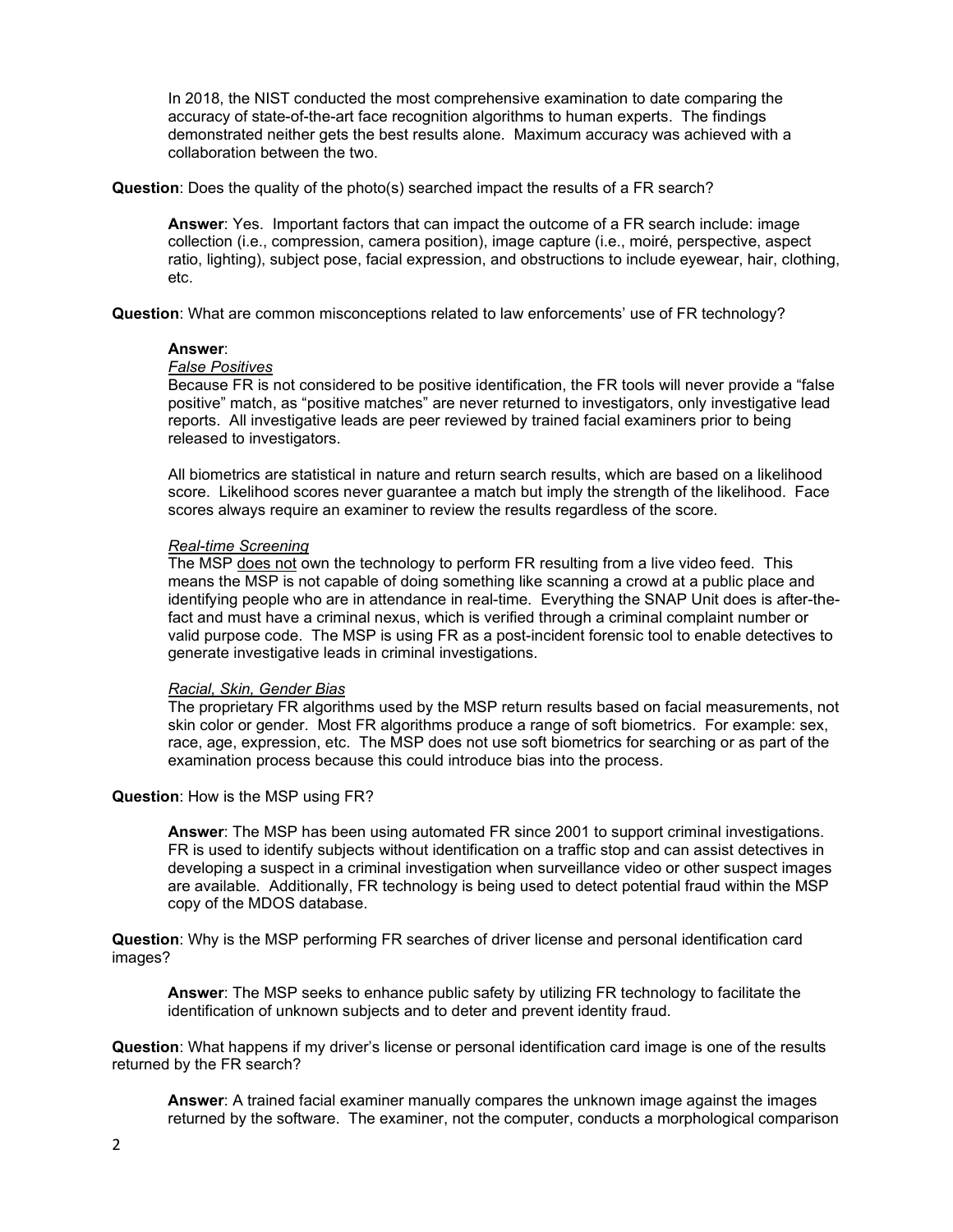and decides if any of the result images are similar enough to the unknown image to move forward with an investigation.

**Question**: Is the MSP using real-time video FR to track or conduct surveillance on individuals?

**Answer**: No. The MSP does not have the ability to access real-time video while performing FR simultaneously. All FR searches being conducted occur after the crime has been committed.

**Question:** How are other agencies using and not using the MSP FR tool?

**Answer**: Approved law enforcement agencies in the state of Michigan can use the MSP FR tool in the following ways:

- 1. They can submit a request for a FR search to the MSP SNAP Unit in which a trained facial examiner will conduct the search on their behalf.
- 2. They can request access to the MSP SNAP FR desktop tool to conduct their own searches. In these cases, searches are conducted against the mugshot/arrestee database only (not the MDOS images). The MSP recommends all FR searches be conducted by personnel who are trained on facial comparison and identification. The MSP SNAP Unit makes every attempt to train new users. Development of training modules will assist with training of all users prior to accessing the SNAP system.
- 3. They can search a live capture photo using the MSP Mobile FR solution. **NOTE**: Mobile FR is not used for or capable of real-time screening. All Mobile FR users are trained by a SNAP Examiner.

Law enforcement agencies can also purchase their own FR solution. In these cases, any searches conducted are only capable of searching the agency's own internal mugshot databases.

**Question**: Does the MSP have policies and procedures in place to ensure people are not abusing the FR tool?

**Answer**: Yes. The MSP and approved users of the MSP FR tool adhere to an [Acceptable Use](https://www.michigan.gov/documents/msp/SNAP_Acceptable_Use_Policy_2016_03_07_533938_7.pdf)  [Policy](https://www.michigan.gov/documents/msp/SNAP_Acceptable_Use_Policy_2016_03_07_533938_7.pdf) that addresses auditing and penalties for misuse. Additionally, the MSP conducts random and targeted audits to ensure compliance with the policy. To date, there have been no reports of misuse pertaining to the MSP's use of FR.

The SNAP Acceptable Use Policy establishes procedures for acceptable use of the images, information, and tools within the SNAP system. This policy addresses disclosure and use of information, auditing, and penalties for misuse. The MSP's policy was cited six times in the 2016 Georgetown Law Center on Privacy and Technology Report (commonly referred to as the Georgetown Report) as the basis for their policy recommendations.

In 2018, the Michigan Office of the Auditor General (OAG) sent a team of auditors to the MSP for several weeks to assess the SNAP program to include the FR program. The auditors conducted a thorough review of all processes to ensure staff is complying with policies, procedures, and best practices. The team's preliminary review did not identify any concerns that would warrant the need for conducting a full audit; thus, the planned performance audit was terminated at the direction of the OAG.

**Question**: What is the legal authority for the MSP to store and use mugshot photos for the purpose of using FR?

**Answer**: MCL 28.248 - Use of biometric data for criminal identification. Section 8 - Biometric data obtained under a law or rule for noncriminal identification purposes may be used for criminal identification purposes unless prohibited by law or rule.